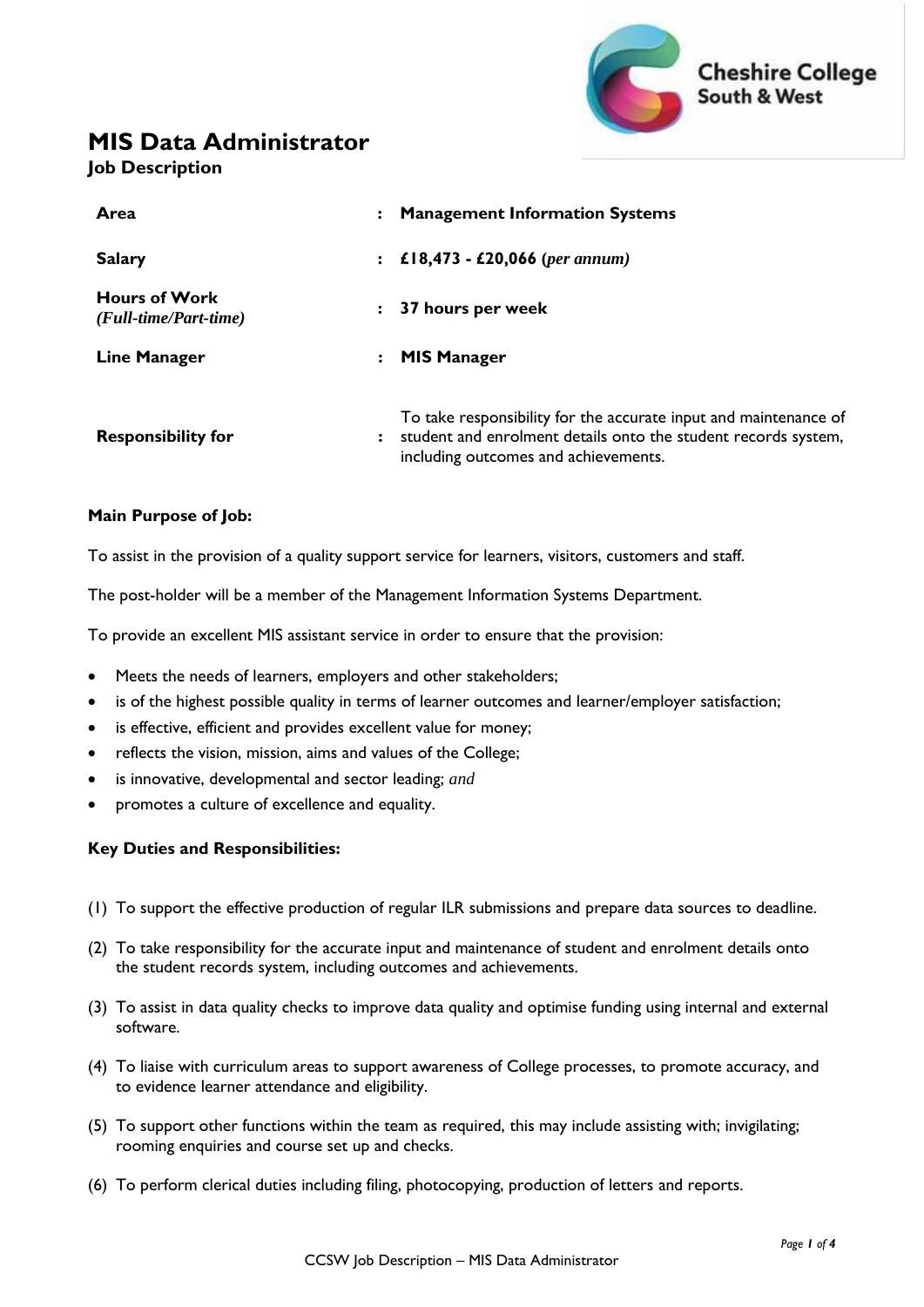- (7) To support the organisation and maintenance of College administrative systems.
- (8) To maintain paper based and computer systems including data entry and analysis.
- (9) To work as a team member providing College Assistant cover when necessary.
- (10) To carry out all duties in accordance with College policies, procedures, and regulations with a full regard to Health and Safety and Equal Opportunities legislation.
- (11) To undertake training as required for the performance of the role to the necessary standard and take responsibility for self-development in line with College strategic aims.
- (12) To provide cover for others with similar posts as required.
- (13) To assist in a programme of training and support with College staff to improve accuracy and raise standards.
- (14) To assist in the validation of College data to ensure it is fit for purpose and contributes to accurate performance measures.
- (15) To carry out any other duties which may arise which are commensurate with the post an conditions of service.
- (16) Other reasonable duties within the job holder's capabilities.

#### **Generic Duties and Responsibilities:**

- (1) Promote a culture of innovation, excellence and equality.
- (2) Reflect the vision, mission and values of the College.
- (3) Manage all delegated resources and budgets flexibly and efficiently in accordance with allocation.
- (4) Contribute to the development of and ensure compliance with all College policies, procedures and agreements.
- (5) To actively contribute to the risk management of the College.
- (6) To positively promote and implement the College's strategies on equality, diversity, safeguarding.
- (7) Undertake appropriate staff development activities that support personal development and the changing needs of the College and its environment.
- (8) Be aware of, and responsive to, the changing nature of the College and adopt a flexible and proactive approach to work.
- (9) Undertake such other duties as may reasonably be required commensurate with this grade, at the initial agreed place of work or at other locations in the College catchment area.

#### *This Job Description is current as the date shown. In consultation with the post-holder, it is liable to variation to reflect changes in the job.*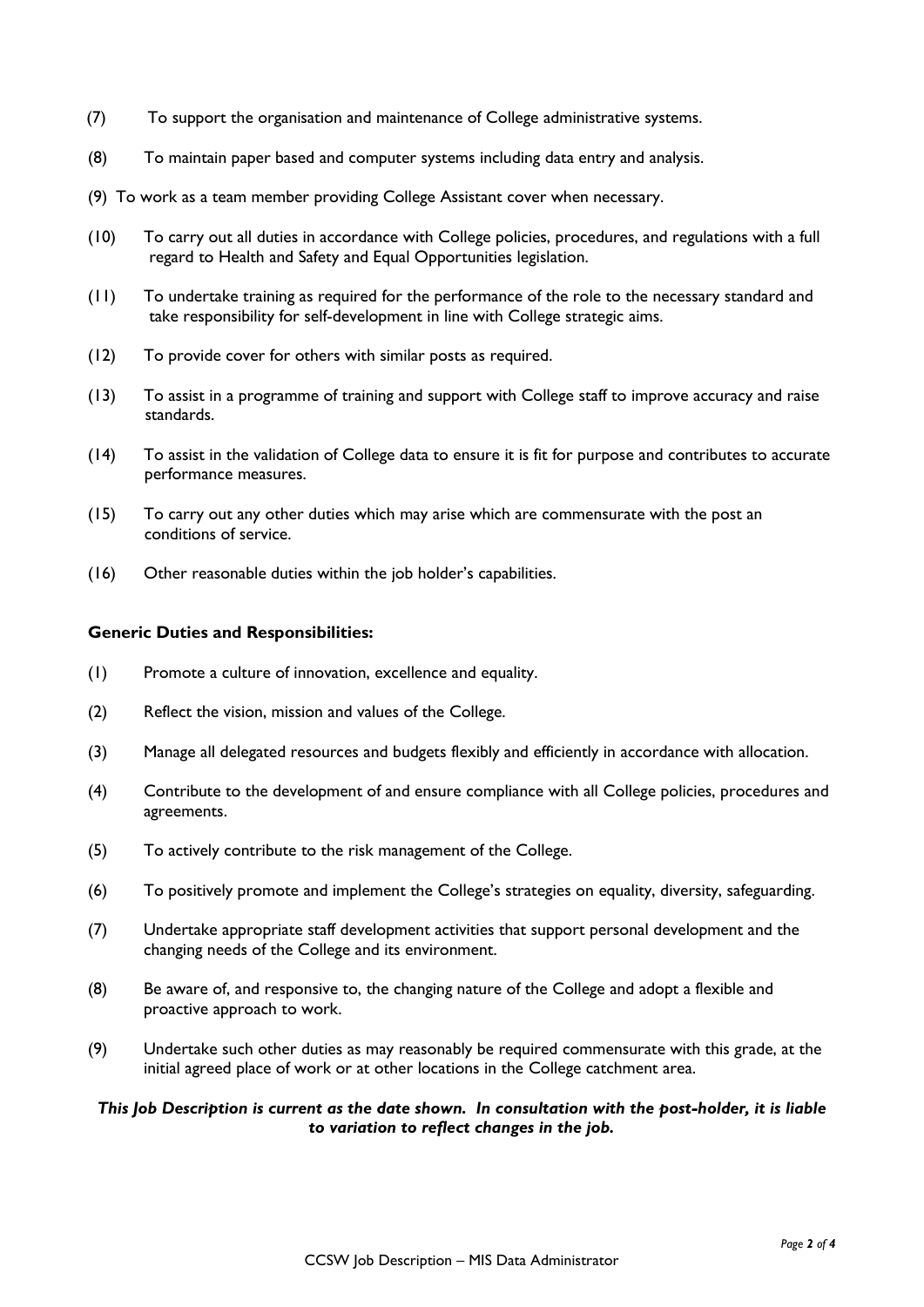# **MIS Data Administrator**

**Person Specification**



|                                     |                                                                                                                                                                                              | <b>Assessment Method</b> |              |          |                         |                               |            |  |  |
|-------------------------------------|----------------------------------------------------------------------------------------------------------------------------------------------------------------------------------------------|--------------------------|--------------|----------|-------------------------|-------------------------------|------------|--|--|
|                                     | *Test = Skills Test/Knowledge Test/Micro Teach/Presentation                                                                                                                                  | <b>Application Form</b>  | <b>*Test</b> | nterview | Psychometric<br>Testing | Qualification<br>Certificates | References |  |  |
| <b>Education and Qualifications</b> |                                                                                                                                                                                              |                          |              |          |                         |                               |            |  |  |
| Essential                           |                                                                                                                                                                                              |                          |              |          |                         |                               |            |  |  |
|                                     | GCSE Grade C (4/5) in English and Maths (or equivalent, or willingness<br>to work towards an appropriate standard)                                                                           | ✓                        |              |          |                         | ✓                             |            |  |  |
| ٠                                   | Good general level of education                                                                                                                                                              | ✓                        |              |          |                         |                               |            |  |  |
| $\bullet$                           | IT qualification (or willingness to work to achieve an appropriate<br>standard)                                                                                                              | ✔                        |              |          |                         | ✓                             |            |  |  |
| Desirable                           |                                                                                                                                                                                              |                          |              |          |                         |                               |            |  |  |
|                                     | Vocational Qualification in a relevant area or a willingness to work<br>towards achieving one                                                                                                | $\checkmark$             |              |          |                         | ✓                             |            |  |  |
|                                     | <b>Skills and Experience</b>                                                                                                                                                                 |                          |              |          |                         |                               |            |  |  |
| <b>Essential</b>                    |                                                                                                                                                                                              |                          |              |          |                         |                               |            |  |  |
|                                     | Experience of using appropriate IT packages e.g., Word, Excel and<br><b>PowerPoint</b>                                                                                                       | ✔                        |              |          |                         |                               |            |  |  |
| $\bullet$                           | Understanding of the implications of data accuracy and the ability to<br>resolve issues                                                                                                      |                          |              |          |                         |                               |            |  |  |
| Desirable                           |                                                                                                                                                                                              |                          |              |          |                         |                               |            |  |  |
| ٠                                   | Experience of working in a relevant area                                                                                                                                                     | $\checkmark$             |              | ✔        |                         |                               |            |  |  |
|                                     | Experience of data input using large database applications, e.g.,<br>Prosolution                                                                                                             | ✓                        |              | ✔        |                         |                               |            |  |  |
|                                     | <b>Personal Attributes</b>                                                                                                                                                                   |                          |              |          |                         |                               |            |  |  |
|                                     | Essential                                                                                                                                                                                    |                          |              |          |                         |                               |            |  |  |
|                                     | Excellent interpersonal skills with ability to develop positive working<br>relationships at all levels (internally and externally to College) and to<br>translate ideas into actions         | ✔                        |              | ✓        |                         |                               |            |  |  |
| ٠                                   | Emotional intelligence, self-awareness and confidence                                                                                                                                        |                          | $\checkmark$ | ✓        |                         |                               |            |  |  |
| $\bullet$                           | Ability to communicate clearly and concisely both in verbal and<br>written form and to be able to present information accurately                                                             | ✔                        |              |          |                         |                               |            |  |  |
| ٠                                   | Ability to carry out all work with attention to detail                                                                                                                                       | $\checkmark$             |              |          |                         |                               |            |  |  |
|                                     | To demonstrate an excellent approach to customer service including<br>dealing promptly with internal and external customers and enquiries in<br>an efficient, courteous and welcoming manner | ✔                        |              |          |                         |                               |            |  |  |
|                                     | Deal responsibly with confidential issues                                                                                                                                                    | ✓                        |              |          |                         |                               |            |  |  |
|                                     |                                                                                                                                                                                              |                          |              |          |                         |                               |            |  |  |